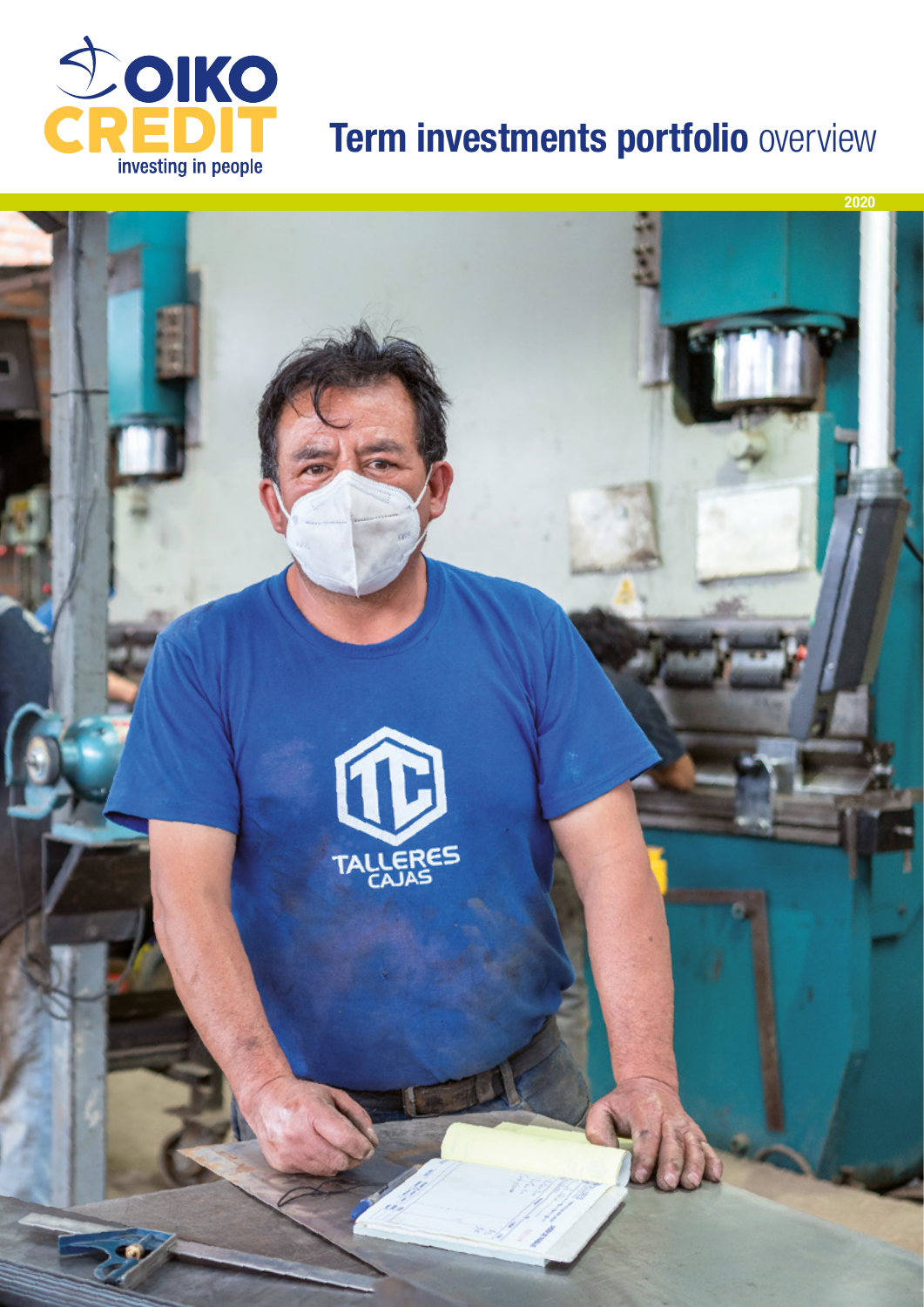# Term investments portfolio

Oikocredit, Ecumenical Development Cooperative Society U.A. (the Society) aims to use its lendable funds (share capital, general reserve and loans granted to the Society) mainly for development financing. The Society provides loans and equity investments to partners and at the same time maintains a comfortable amount in liquid assets to mitigate liquidity risks. This is reflected in the following four asset classes which make up the Society's total assets:

- 1. Development financing (core business): loans and equity investments to partners in low-income countries
- 2. Other securities: non-listed investments in funds
- 3. Term investments: the portion of the Society's total assets invested in listed securities (mainly bonds)
- 4. Other liquidity buffers under Cash and Banks

The total amount of liquid assets is used as a buffer for redemption requests and other deviations from the monthly balancing of cash flows. The Society holds a rather high level of liquid assets in order to avoid a reliance on shortterm funding lines. These liquid, redeemable securities are used to enhance the return and income in a prudent way compared to holding cash and deposits with banks.

### Term investments

The purpose of the term investments portfolio is to invest part of the liquidity buffer mainly in bonds, while at the same time balancing risks, liquidity and income with the Society's mission. The bonds must have a minimum environmental, social and governance (ESG) score and conform to the Society's term investments policy, which aligns with its mission.

Since 2016 Axa Investment Managers Paris (Axa) have acted as the Society's external fund manager. The name of the bond portfolio managed by Axa is 'Buy and Maintain ESG Credit Portfolio'. The bond portfolio aims to achieve better diversification, less credit risk and better ESG performance than the benchmark ICE BofA Euro Corporate Index but it has similar average credit rating and maturity characteristics. Most of the term investments in bonds have been rated 'investment grade' by Moody's, S&P and/ or Fitch, with at least 30% in the AAA range (Aaa-A3) and up to a maximum of 65% in the BBB range. Moreover, the Society's term investments policy stipulates that individual issuers cannot exceed 5% of total portfolio for quasi and foreign governments, 2.5% of total portfolio for AAA/ AA range, 1.75% of total portfolio for A range and 1.5% of total portfolio for BBB and lower range. The manager of the term investment portfolio constantly monitors the performance of the bonds and takes appropriate action when necessary. Despite this, the Society can face sudden downgrades and/or price corrections. Such credit risk must always be taken into account when investing. A maximum of 10% of the total amount available for term investments can be invested in shares. As at the end of 2020 the bond portfolio did not contain any shares.

The Managing Board is responsible for approving the term investment policy. The policy is evaluated every two years. For the current version of the policy the Managing Board received input from external experts designated by the Society's members.

Changes in the composition of the portfolio are related to bond maturity and not because of trading. In principle bonds will only be sold when there is a downgrade on the ESG or financial rating or when the Society needs cash. Therefore the strategy is called 'buy and maintain' or 'buy and hold'.

In 2020 the term investments increased from € 139.8 million to € 182.8 million. The Society decided to invest € 40 million as it experienced increased liquidity due to the Covid-19 crisis and measures taken to preserve liquidity. The revaluation of the term investments portfolio resulted in a gain of € 0.6 million and the capitalised interest income totaled € 2.4 million. At 31 December 2020 the investments held per main industry remained largely consistent with 2019: banking 26% (2019: 27%), utilities 13% (2019: 14%), basic industry 6% (2019: 8%) and real estate 6% (2019: 7.5%).

#### Financial criteria and risk management

#### *Credit risks*

Due to the investment criteria of minimum credit ratings and 'investment grade' standards agreed with the asset manager, the bonds' credit risk is limited. Next to that, the performance of the issuers of the bonds is monitored by the asset manager. When the situation of an issuer deteriorates, the manager can decide to sell the bonds. The asset manager also monitors general market trends and the diversification in the total portfolio.

#### *Interest rate risk*

The term investments portfolio has a target duration of approximately four years. An increase of 1% in interest rates would lead to a valuation loss of approximately € 7 million.

#### *Liquidity*

The instruments in the portfolio are generally liquid undergoing-concern circumstances. However, liquidity could potentially reduce in moments of market turbulence, which could potentially affect the sale price of the securities.

#### *Green bonds*

A green bond is a fixed income instrument specifically intended to support climate-related or environmental projects. The current percentage of green bonds in the portfolio is around 20%.

#### *Income*

Another requirement of the term investments portfolio is to contribute a reasonable, effective yield to the Society's financial results.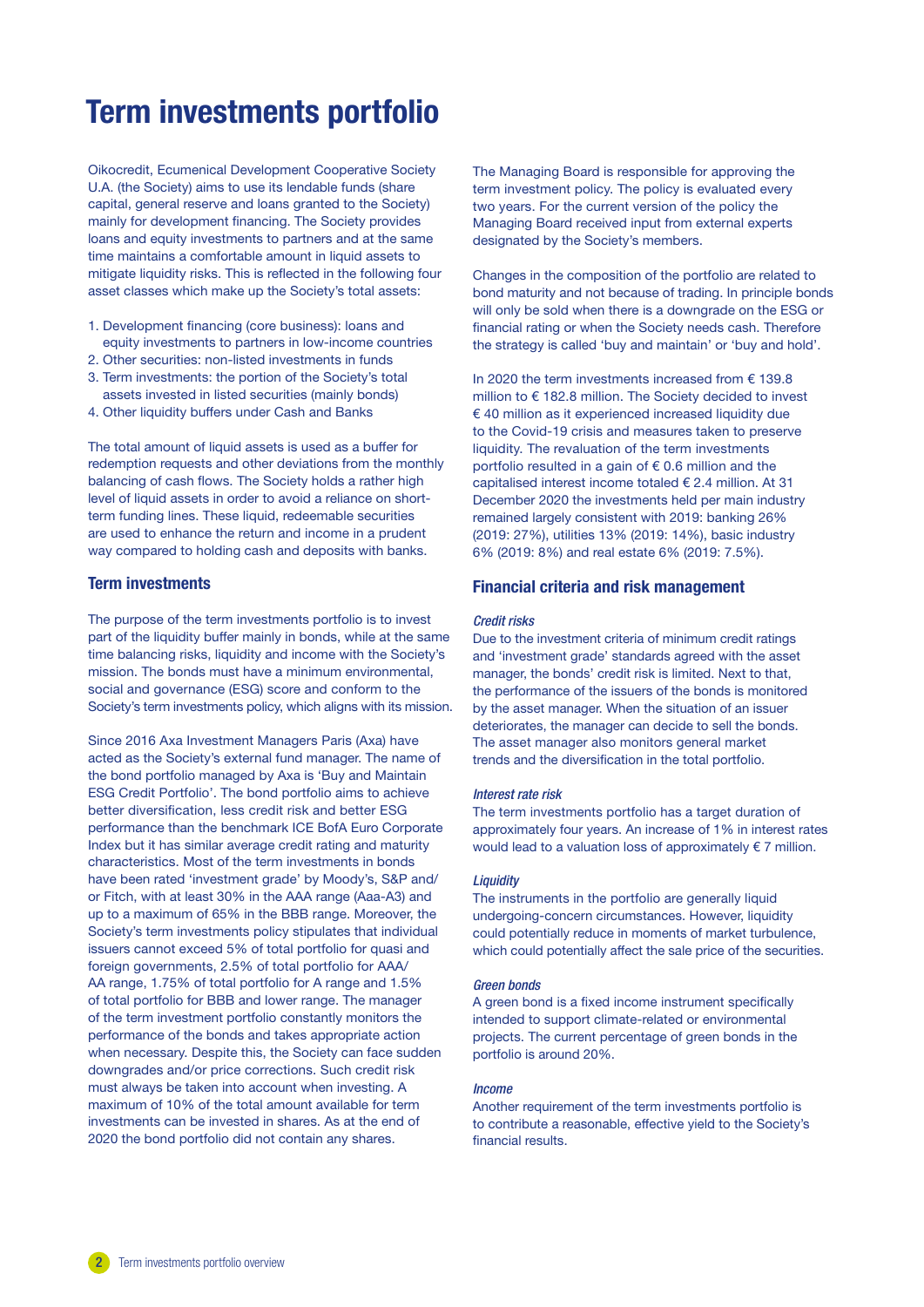## Overview of the term investments

| Overview of the Society's total term investments portfolio |         |         |  |  |
|------------------------------------------------------------|---------|---------|--|--|
| The total term investments portfolio consists of:          | 2020    | 2019    |  |  |
|                                                            | 6.000   | 6,000   |  |  |
|                                                            |         |         |  |  |
| <b>Buy and Maintain ESG Credit Portfolio</b>               | 172.808 | 129,780 |  |  |
| Portfolio managed by Alternative Bank Schweiz, Switzerland | 10.003  | 10,041  |  |  |
| <b>Total term investments</b>                              | 182.811 | 139,821 |  |  |
|                                                            |         |         |  |  |

# Performance of the Buy and Maintain ESG Credit Portfolio

Despite the Covid-19 pandemic, the portfolio has performed better than the previous three years combined. However, the portfolio performance dipped in Q4 2020. Political events including the United States elections and a second wave of Covid-19 affected the developed markets.

In line with our term investment policy, the credit quality of the portfolio remained stable over the period, there were no material downgrades and the portfolio is well diversified.



# Breakdown by broad sectors



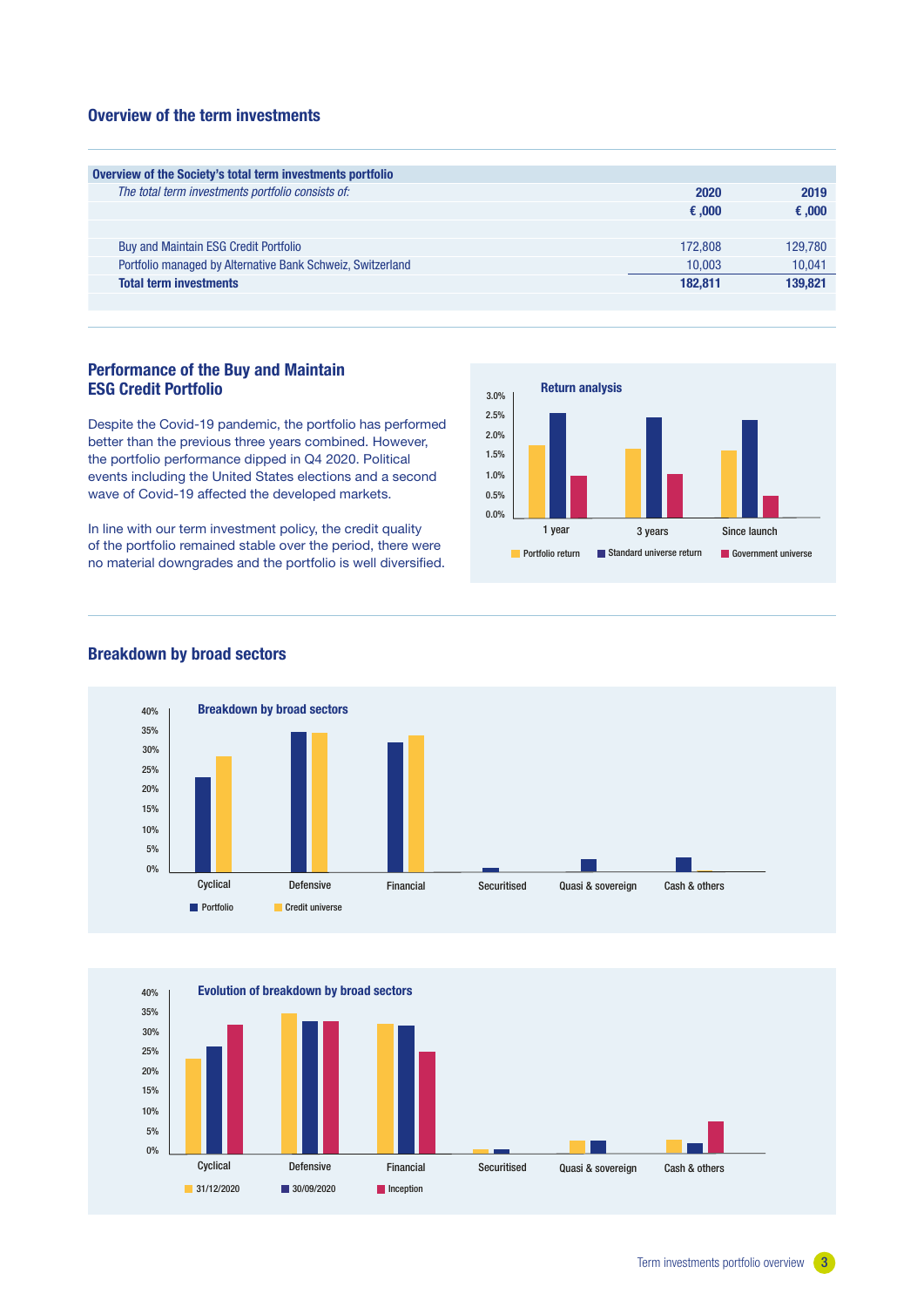# ESG Key Performance Indicators (KPIs)

| <b>ESG</b> score |                                                        |            |                               |
|------------------|--------------------------------------------------------|------------|-------------------------------|
|                  | <b>Buy and Maintain ESG</b><br><b>Credit Portfolio</b> | Benchmark* | <b>ESG relative footprint</b> |
|                  |                                                        |            |                               |
|                  | 7.3                                                    | 6.0        |                               |
|                  |                                                        |            |                               |
|                  |                                                        |            |                               |

| <b>Axa ESG standards</b> |                                                        |            |  |  |
|--------------------------|--------------------------------------------------------|------------|--|--|
|                          | <b>Buy and Maintain ESG</b><br><b>Credit Portfolio</b> | Benchmark* |  |  |
|                          |                                                        |            |  |  |
| <b>Climate risk</b>      | $0.00\%$                                               | 0.56%      |  |  |
| <b>Tobacco</b>           | $0.00\%$                                               | 0.95%      |  |  |
| <b>Defense</b>           | $0.00\%$                                               | 0.39%      |  |  |
| <b>ESG low quality</b>   | $0.00\%$                                               | 2.30%      |  |  |
| Controversies            | $0.00\%$                                               | 3.17%      |  |  |
|                          |                                                        |            |  |  |

| <b>Environmental KPIs</b>                                    |                                                        |            |  |
|--------------------------------------------------------------|--------------------------------------------------------|------------|--|
|                                                              | <b>Buy and Maintain ESG</b><br><b>Credit Portfolio</b> | Benchmark* |  |
|                                                              |                                                        |            |  |
| Carbon footprint (CO <sub>2</sub> t per million $\epsilon$ ) | 191                                                    | 214        |  |
| % Green share                                                | 29%                                                    | 4%         |  |
|                                                              |                                                        |            |  |

| <b>Social and governance KPIs</b><br>% of total directors in<br>the companies invested in<br>or bonds held with | <b>Buy and Maintain ESG</b><br><b>Credit Portfolio</b> | Benchmark* |  |
|-----------------------------------------------------------------------------------------------------------------|--------------------------------------------------------|------------|--|
| % Independent directors on the board                                                                            | 72%                                                    | <b>70%</b> |  |
| % Women directors on the board                                                                                  | 34%                                                    | 35%        |  |

\* Benchmark reference: ICE BofA Euro Corporate Index.

Source: Oikocredit Buy & Maintain ESG - Fixed Income Investment report 31/12/2020 by Axa Investment Managers.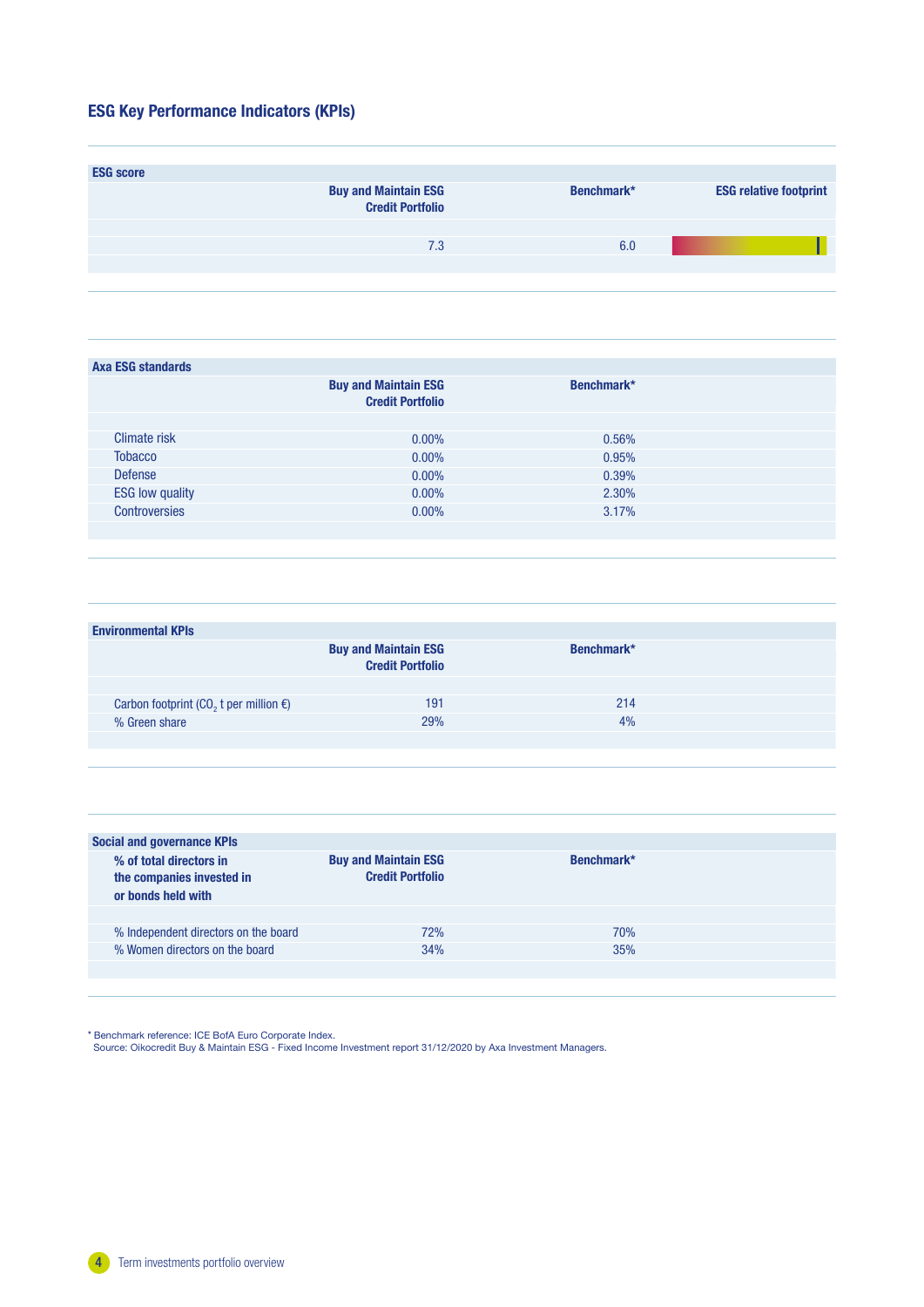| <b>Detailed overview of Buy and Maintain ESG Credit Portfolio</b>                    |            |            |
|--------------------------------------------------------------------------------------|------------|------------|
| List of bonds issued through Buy and Maintain ESG Credit Portfolio                   | 31/12/2020 | 31/12/2019 |
| The list excludes alternative investments such as margin calls                       | $€$ ,000   | 6,000      |
|                                                                                      |            |            |
| <b>Wolters Kluwer NV, the Netherlands</b>                                            | 2,803      | 2,861      |
| Arkema SA, France                                                                    | 2,762      | 1,401      |
| VF Corp, United States (green bond)                                                  | 2,228      |            |
|                                                                                      |            |            |
| Crédit Mutuel Arkéa, France                                                          | 2,203      | 879        |
| Gas Natural Fenosa Finance BV, the Netherlands                                       | 2,191      | 725        |
| <b>Clarion Housing Group, United Kingdom</b>                                         | 2,182      |            |
| Orsted A/S, Denmark (green bond)                                                     | 2,161      | 1,198      |
| <b>Fisery Inc, United States</b>                                                     | 2,161      |            |
| <b>BPCE SA, France</b>                                                               | 2,152      | 1,757      |
| Orange SA, France                                                                    | 2,152      | 1,332      |
| Caixabank SA, Spain                                                                  | 2,149      | 1,309      |
| <b>International Business Machines Corp, United States</b>                           | 2,142      | 1,473      |
| Vattenfall AB, Sweden (green bond)                                                   | 2,123      | 979        |
| LA Poste SA, France                                                                  | 2,120      | 107        |
| E.ON SE, Germany (green bond)                                                        |            |            |
|                                                                                      | 2,104      | 707        |
| Verizon Communications Inc, United States                                            | 2,084      | 963        |
| <b>Bank of America Corp, United States</b>                                           | 1,963      |            |
| <b>Omnicom Finance Holdings PLC, United Kingdom</b>                                  | 1,858      | 1,008      |
| Electricity Supply Board (ESB), Ireland (green bond)                                 | 1,747      |            |
| Credit Agricole SA, France                                                           | 1,743      | 1,143      |
| The Takeda Pharmaceutical Co. Ltd, Japan                                             | 1,722      |            |
| Mizuho Financial Group, Inc., Japan (green bond)                                     | 1,720      |            |
| Danske Bank A/S, Denmark                                                             | 1,664      | 1,668      |
| <b>DNB Bank ASA, Norway</b>                                                          | 1,657      | 1,639      |
| Aviva PLC, United Kingdom                                                            | 1,641      | 1,633      |
| Prudential Financial Inc, United States (green bond)                                 | 1,619      |            |
| Allianz Finance II BV, the Netherlands                                               | 1,606      | 1,653      |
| Tyco Electronics Group SA, Luxembourg                                                | 1,606      | 1,606      |
| <b>BNP Paribas SA, France (green bond)</b>                                           | 1,579      | 1,270      |
| SSE PLC, United Kingdom (green bond)                                                 | 1,564      | 1,543      |
| Cooperatieve Rabobank UA, the Netherlands                                            |            |            |
|                                                                                      | 1,562      | 1,600      |
| Siemens Financieringsmaatschappij NV, the Netherlands<br>NatWest Group PLC, Scotland | 1,543      |            |
|                                                                                      | 1,540      | 909        |
| Unibail-Rodamco SE, France                                                           | 1,536      | 1,575      |
| Transport for London, United Kingdom (green bond)                                    | 1,519      | 751        |
| DH Europe Finance II SàRL, Luxembourg                                                | 1,516      |            |
| Medtronic Public Limited Company, United States                                      | 1,508      |            |
| Standard Chartered Bank, United Kingdom                                              | 1,505      | 441        |
| Eaton Capital Unlimited Co, Ireland                                                  | 1,469      | 1,485      |
| Bertelsmann SE & CO, Germany                                                         | 1,450      | 1,444      |
| Legrand SA, France                                                                   | 1,426      | 1,427      |
| Stockland Trust, Australia (green bond)                                              | 1,414      | 1,434      |
| Commonwealth Bank of Australia, Australia                                            | 1,411      | 1,449      |
| <b>INTL Flavor and Fragrances INV, United States</b>                                 | 1,407      | 1,410      |
| Klepierre SA, France                                                                 | 1,395      | 1,397      |
| Marsh & McLennan Companies, Inc., United States                                      | 1,389      |            |
| <b>Praxair Inc, United States</b>                                                    | 1,371      | 1,378      |
| Région Île-de-France, France                                                         | 1,370      | 333        |
| Santander UK Group Holdings PLC, United Kingdom                                      | 1,342      | 1,342      |
|                                                                                      |            |            |
| Cassa Depositi E Prestiti SpA, Italy                                                 | 1,340      |            |
| La Banque Postale, France (green bond)                                               | 1,324      |            |
| Motability Operations Group PLC, United Kingdom                                      | 1,319      | 1,309      |
| National Australia Bank Ltd, Australia (green bond)                                  | 1,317      | 1,315      |
| Banque Fédérative du Crédit Mutuel SA, France (green bond)                           | 1,308      |            |
| Red Electrica Financiaciones SAU, Spain                                              | 1,294      | 1,341      |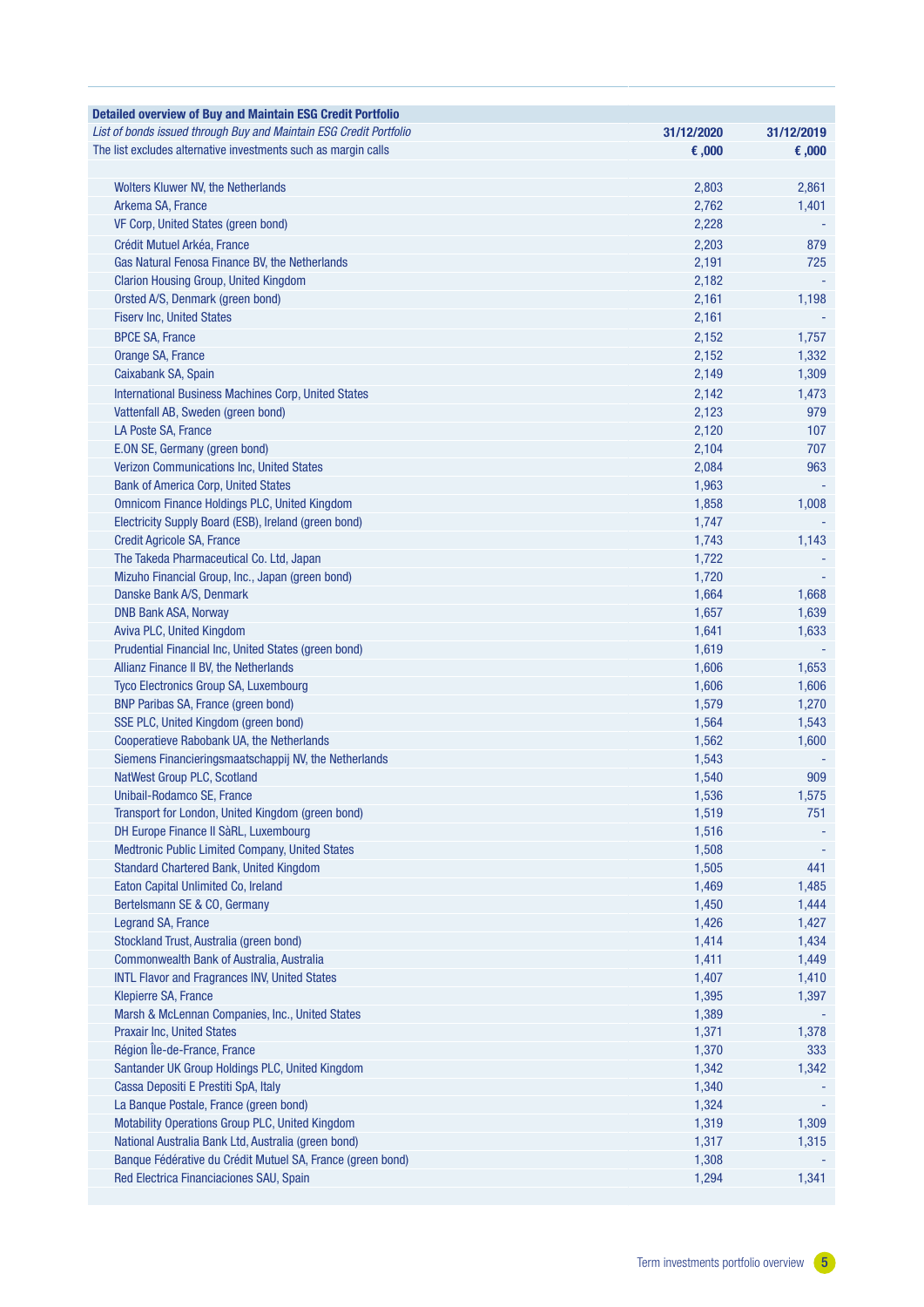|                                                                   | 31/12/2020 | 31/12/2019 |
|-------------------------------------------------------------------|------------|------------|
|                                                                   | €,000      | 6,000      |
|                                                                   |            |            |
| Intesa Sanpaolo SpA, Italy (green bond)                           | 1,267      | 1,266      |
| Hammerson PLC, United Kingdom                                     | 1,262      | 1,362      |
| Republic of Chile, Chile (green bond)                             | 1,258      |            |
| Telefónica Emisiones SAU, Spain                                   | 1,256      | 1,437      |
| <b>ESSITY AB, Sweden</b>                                          | 1,256      | 1,252      |
| ABN AMRO Bank NV, the Netherlands                                 | 1,256      | 1,326      |
| Kerry Group Financial Services UnIt Co, Ireland                   | 1,250      | 1,233      |
| Cloverie PLC for Zurich Insurance Co Ltd, Ireland                 | 1,241      | 1,240      |
| Westpac Banking Corp, Australia (green bond)                      | 1,239      | 1,223      |
| <b>Healthpeak Properties Inc., United States</b>                  | 1,238      | 1,242      |
| AstraZeneca PLC, United Kingdom                                   | 1,214      | 1,224      |
| Sydney Airport Finance Co Pty Ltd, Australia                      | 1,213      | 1,239      |
| Compagnie de Saint-Gobain SA, France                              | 1,209      | 1,579      |
| <b>Amgen Inc, United States</b>                                   | 1,204      | 1,203      |
| <b>VINCI SA, France (green bond)</b>                              | 1,202      |            |
| Anglian Water Services Financing PLC, United Kingdom (green bond) | 1,181      | 1,194      |
| Santander Issuances, Spain                                        | 1,161      | 1,162      |
| Industrial And Commercial Bank Of China, Singapore (green bond)   | 1,136      | 1,135      |
| <b>KBC Group NV, Belgium (green bond)</b>                         | 1,126      | 309        |
| <b>Inversiones CMPC SA, Chile</b>                                 | 1,125      | 663        |
| Terna Rete Elettrica Nazionale SpA, Italy                         | 1,124      | 1,129      |
| <b>Cigna Corp, United States</b>                                  | 1,119      |            |
| Societe Generale SA, France                                       | 1,113      | 1,144      |
| <b>Toronto-Dominion Bank, Canada</b>                              | 1,108      | 1,624      |
| ICADE, France                                                     | 1,097      | 1,079      |
| Atlas Copco AB, Sweden                                            | 1,080      | 1,102      |
| Telstra Corp Ltd, Australia (green bond)                          | 1,080      | 1,096      |
| <b>Ecolab Inc, United States</b>                                  | 1,076      | 1,401      |
| Iberdrola International BV, the Netherlands (green bond)          | 1,071      | 1,060      |
| <b>Enagas Financiaciones SAU, Spain</b>                           | 1,068      | 1,060      |
| Snam SpA, Italy                                                   | 1,053      | 1,423      |
| Linde Finance BV, the Netherlands                                 | 1,040      | 1,081      |
| Nordea Bank AB, Sweden                                            | 1,040      | 1,079      |
| Sumitomo Mitsui Financial Group Inc, Japan (green bond)           | 1,039      | 1,028      |
| <b>Carrefour SA, France</b>                                       | 1,031      | 1,027      |
| <b>KBC Group NV, Belgium</b>                                      | 1,018      | 1,330      |
| Schneider Electric SE, France                                     | 1,011      | 643        |
| Banco Bilbao Vizcaya Argentaria SA, Spain                         | 1,003      | 930        |
| Suez, France                                                      | 980        | 1,017      |
| Vodafone Group PLC, United Kingdom                                | 951        | 938        |
| <b>AT&amp;T Inc, United States</b>                                | 948        | 1,116      |
| Australia & New Zealand Banking Group Ltd., Australia             | 903        | 901        |
| Banco Bilbao Vizcaya Argentaria SA, Spain (green bond)            | 856        | 847        |
| <b>Bristol-Myers Squibb Co, United States</b>                     | 847        | 844        |
| Wesfarmers Ltd, Australia                                         | 846        | 867        |
| Danone SA, France                                                 | 844        | 1,359      |
| Thermo Fisher Scientific Inc, United States                       | 832        | 848        |
| La Banque Postale, France                                         | 832        | 1,037      |
| Nestlé Holdings, Inc., United States                              | 819        | 863        |
| Societe Generale SA, France (green bond)                          | 818        | 301        |
| Enel Finance International NV, the Netherlands (green bond)       | 809        | 802        |
| Enel Finance International NV, the Netherlands                    | 807        | 853        |
| <b>General Mills Inc, United States</b>                           | 767        | 1,249      |
| Iberdrola Finanzas SA, Spain (green bond)                         | 765        | 428        |
| Régie Autonome des Transports Parisiens, France (green bond)      | 755        | 740        |
| Thermo Fisher Scientific Inc, United States                       | 739        |            |
|                                                                   |            |            |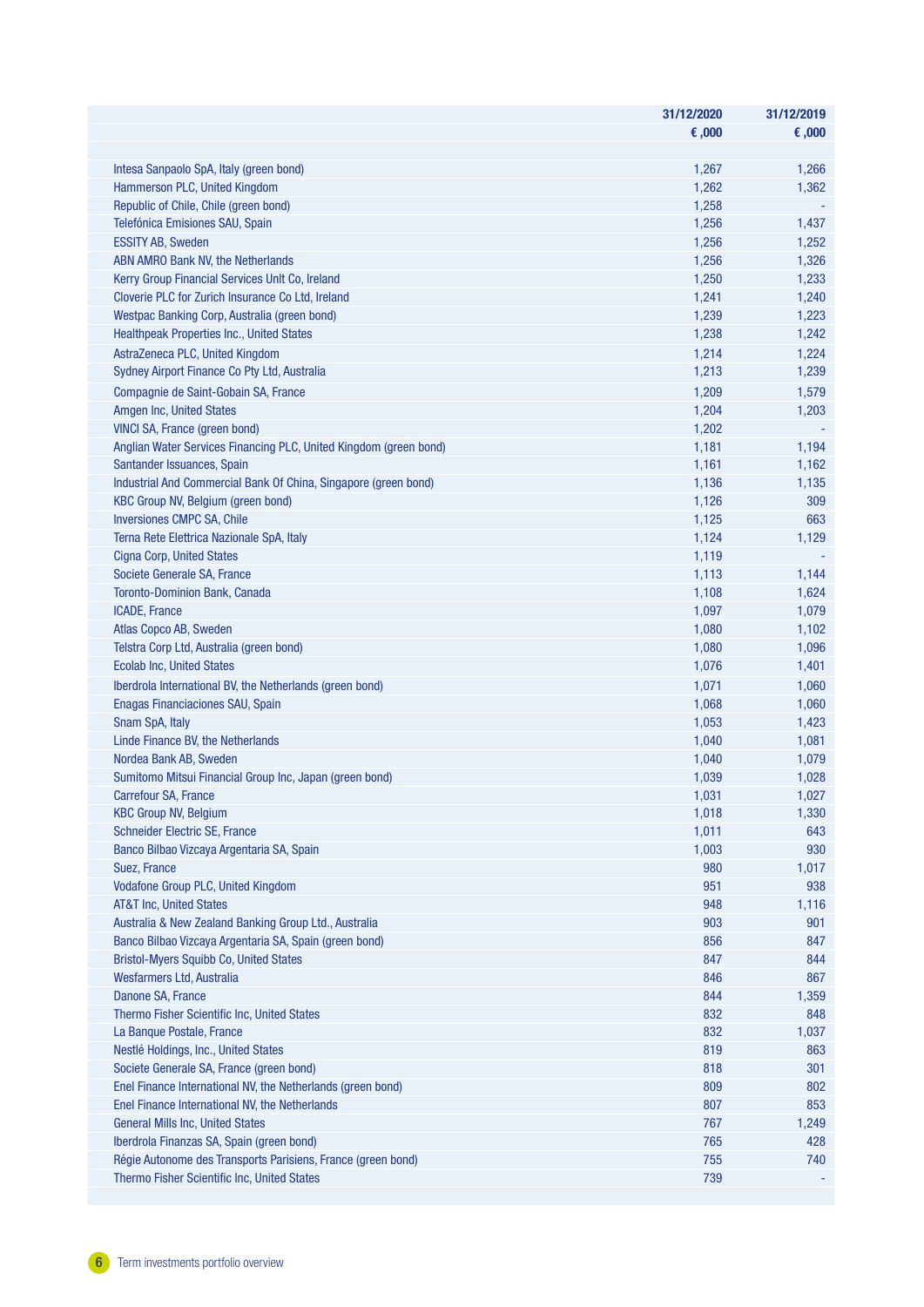|                                                                                                         | 31/12/2020 | 31/12/2019 |
|---------------------------------------------------------------------------------------------------------|------------|------------|
|                                                                                                         | $000,$ 3   | 6,000      |
|                                                                                                         |            |            |
| <b>EMD Finance LLC, United States</b>                                                                   | 722<br>704 | 744<br>692 |
| De Volksbank (SNS Bank), the Netherlands (green bond)<br>Energias de Portugal SA, Portugal (green bond) | 660        |            |
| ICADE, France (green bond)                                                                              | 655        | 637        |
| innogy Finance BV, the Netherlands (green bond)                                                         | 651        | 1,269      |
| <b>Merck Financial Services GmbH, Germany</b>                                                           | 625        |            |
| <b>RELX Finance BV, the Netherlands</b>                                                                 | 624        | 625        |
| Lloyds Bank PLC, United Kingdom                                                                         | 584        | 619        |
| Terna Rete Elettrica Nazionale SpA, Italy (green bond)                                                  | 574        | 280        |
| Caisse Francaise De Financement Local, France                                                           | 529        | 518        |
| Agence France Trésor, Obligations assimilables du Trésor (OAT), France                                  | 525        | 518        |
| ABB Finance BV, the Netherlands                                                                         | 518        | 515        |
| Kaiser Foundation Hospitals, United States (green bond)                                                 | 517        | 521        |
| Nationwide Building Society, United Kingdom                                                             | 511        | 512        |
| Skandinaviska Enskilda Banken AB, Sweden (green bond)                                                   | 505        | 505        |
| Mitsubishi Ufj Financial Group Inc., Japan                                                              | 438        |            |
| Skandinaviska Enskilda Banken AB, Sweden                                                                | 422        | 438        |
| Telefonica Emisiones SAU, Spain (green bond)                                                            | 418        |            |
| Instituto De Credito Oficia, Spain                                                                      | 355        |            |
| Nordea Bank AB, Sweden (green bond)                                                                     | 318        | 318        |
| Veolia Environnement SA, France                                                                         | 313        | 1,127      |
| <b>BNP Paribas SA, France</b>                                                                           | 311        | 311        |
| Red Electrica Financiaciones SAU, Spain (green bond)                                                    | 309        |            |
| Crédit Agricole SA, United Kingdom                                                                      | 309        | 308        |
| <b>CRH Finland Services OYJ, Finland</b>                                                                | 304        | 1,331      |
| Schneider Electric SE, France (Green bond)                                                              | 221        |            |
| WPP Finance 2010, United Kingdom                                                                        | 219        | 223        |
| Scottish & Southern Energy (SSE), Scotland                                                              | 217        |            |
| Swisscom Finance BV, the Netherlands                                                                    | 201        |            |
| <b>ING Groep NV, the Netherlands</b>                                                                    | 106        | 113        |
| Caixabank SA, France (green bond)                                                                       | 100        |            |
| <b>Prologis LP, United States</b>                                                                       | 43         | 1,625      |
| Apple Inc, United States (green bond)                                                                   |            | 926        |
| Assicurazioni Generali SpA, Italy                                                                       |            | 1,028      |
| AusNet Services Holdings Pty Ltd, Australia                                                             |            | 1,231      |
| Elsevier Finance SA, the Netherlands                                                                    |            | 1,027      |
| ING Bank NV, the Netherlands (green bond)                                                               |            | 909        |
| Intesa Sanpaolo SpA, Italy                                                                              |            | 416        |
| Stagecoach Group PLC, United Kingdom                                                                    |            | 1,268      |
| Takeda Pharmaceutical, Japan                                                                            |            | 1,005      |
| <b>Total</b>                                                                                            | 167,072    | 128,288    |
|                                                                                                         |            |            |

About the cover photo:

Cooperativa de Ahorro y Crédito Jardín Azuayo Ltda, Ecuador Cooperativa de Ahorro y Crédito Jardín Azuayo Ltda (Jardín Azuayo) is a savings and credit cooperative. It runs a network of rural and urban branches that deliver financial services to small and medium enterprises (SMEs) and self-employed microentrepreneurs. This type of financing provides jobs to people like Carlos Rojas (pictured here), who works at a car garage financed by Jardín Azuayo.

Photo: Ana Maria Buitron